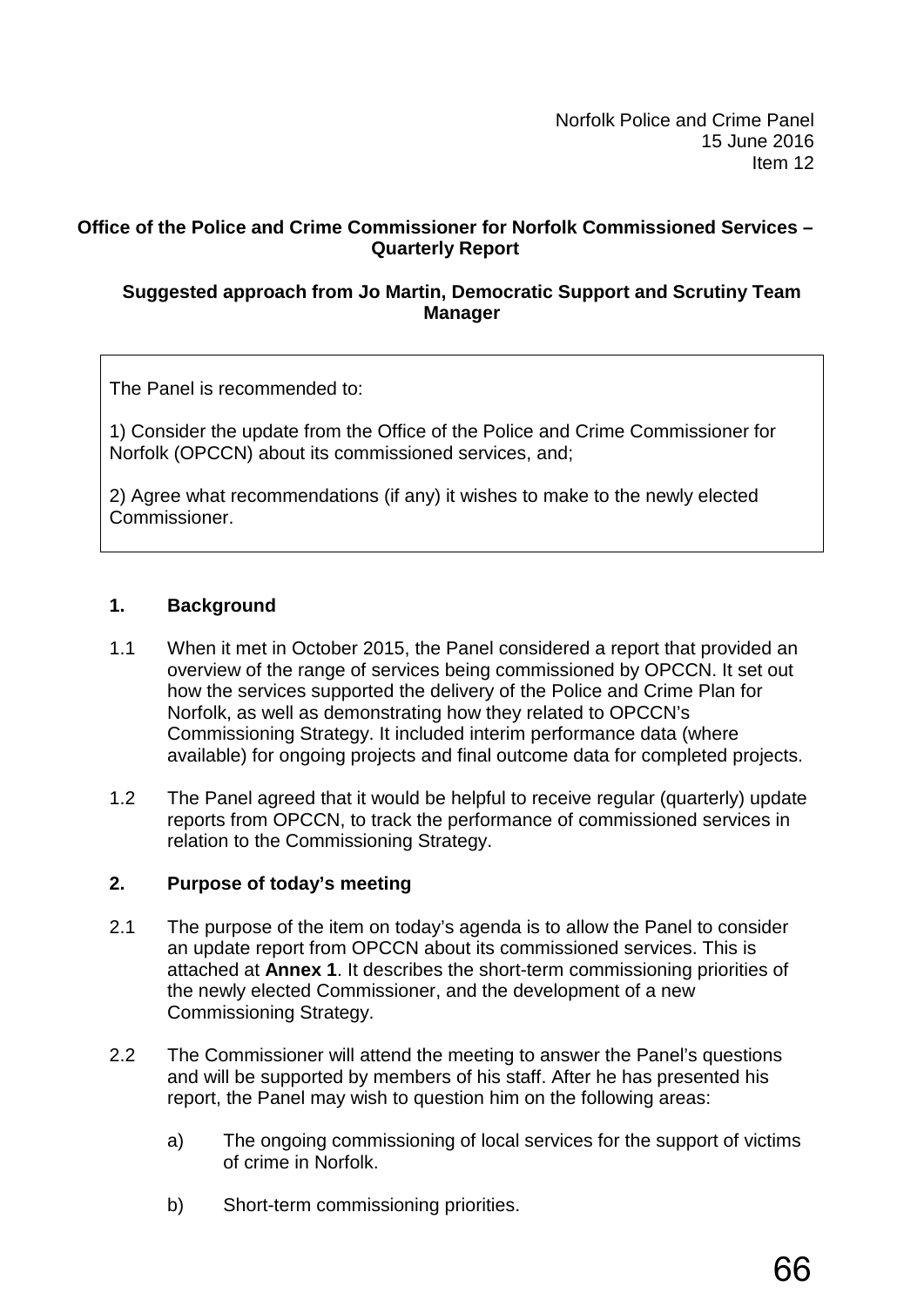- c) Strategic commissioning intentions, including the development of a new Commissioning Strategy.
- d) Whether funding to existing commissioned projects/partners will be reduced or ceased, and how the longer-term impact of that will be assessed.

# **3. Action**

- 3.1 The Panel is recommended to:
	- 1) Consider the update from the Office of the Police and Crime Commissioner for Norfolk (OPCCN) about its commissioned services, and;
	- 2) Agree what recommendations (if any) it wishes to make to the newly elected Commissioner.



If you need this report in large print, audio, Braille, alternative format or in a different language please contact Jo Martin on 0344 800 8011 or 0344 800 8011 (Textphone) and we will do our best to help.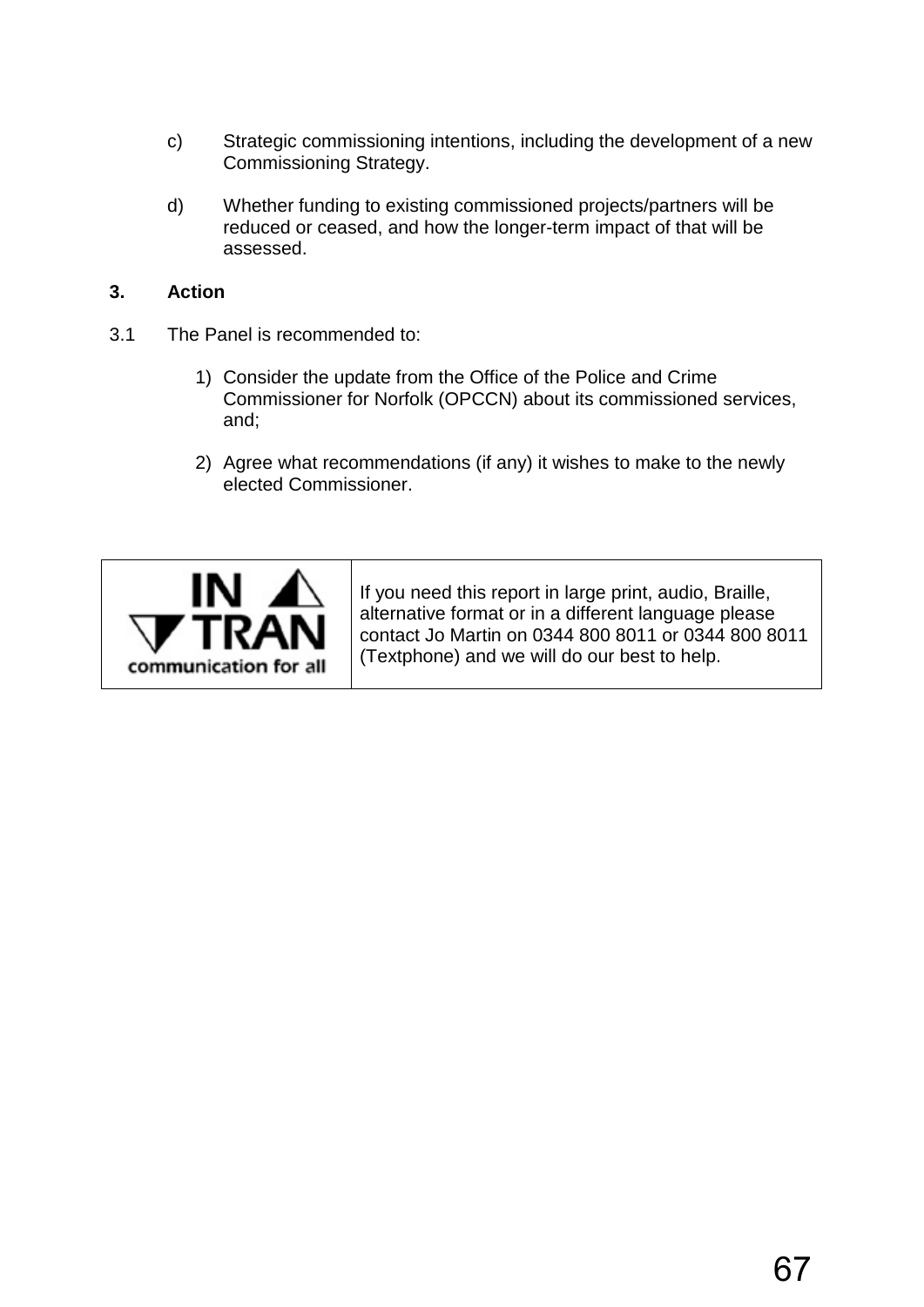## **OPCCN Commissioning and Strategy 2016-20 Development**

The panel note:

- the ongoing commissioning of victims services for Norfolk in accordance with the conditions of Ministry of Justice (MOJ) funding
- the short term commissioning priorities and intentions of the Police and Crime Commissioner (PCC)
- a new commissioning strategy is in development, which will align to the Police and Crime Plan for 2016-20, will be presented to the next meeting of the panel.

| 1.  | <b>Background</b>                                                                                                                                                                                                                                                                                                                                                                                                                                                                                                                                                                                                                                                                                                                                                                                               |
|-----|-----------------------------------------------------------------------------------------------------------------------------------------------------------------------------------------------------------------------------------------------------------------------------------------------------------------------------------------------------------------------------------------------------------------------------------------------------------------------------------------------------------------------------------------------------------------------------------------------------------------------------------------------------------------------------------------------------------------------------------------------------------------------------------------------------------------|
| 1.1 | One might ask what the Office of the Police and Crime Commissioner<br>(OPCCN) commissioning programme is to do with issues of policing and<br>Substantial taxpayer's money goes into the commissioning<br>crime.<br>programme. The purposes are to protect the vulnerable from entering into<br>offending activity in the first place and, for those that do so, to help rehabilitate<br>them to reduce re-offending. This is an important way to free up police time to<br>concentrate on their top priority which must be to prevent and fight crime. The<br>second integral part of this programme is to address the needs of victims and<br>witnesses. It is only right that in a caring society that there is an appropriate<br>response to their needs, and this has been mandated by central government. |
| 1.2 | Police and Crime Commissioners (PCCs) were elected for the first time across<br>England and Wales in November 2012 in line with the introduction of the<br>Police and Social Reform Act 2011. Replacing Police Authorities, PCCs have<br>significantly wider responsibilities that include commissioning services and<br>awarding grants to support delivery of the priorities in accordance with their<br>Police and Crime Plan.                                                                                                                                                                                                                                                                                                                                                                               |
| 1.3 | Each Police and Crime Commissioner received separate funding in 2013<br>relating to community safety to enable them to invest in crime and disorder<br>reduction activities. From 2014, separate funding ceased to be provided and<br>the Police and Crime Commissioner has invested resources from the main<br>police grant.                                                                                                                                                                                                                                                                                                                                                                                                                                                                                   |
| 1.4 | In the 2016/17 budget, £1.018m has been allocated from the main police grant<br>to invest in extending provision for victims of crime and crime and disorder<br>reduction activities.                                                                                                                                                                                                                                                                                                                                                                                                                                                                                                                                                                                                                           |
| 1.5 | In January 2012, the Ministry of Justice published a consultation paper entitled<br>Getting it right for victims and witnesses, in which the then Lord Chancellor<br>and Secretary of State for Justice set out the principles for reform, including                                                                                                                                                                                                                                                                                                                                                                                                                                                                                                                                                            |
|     | Practical and emotional support should be given to those who need it<br>most.                                                                                                                                                                                                                                                                                                                                                                                                                                                                                                                                                                                                                                                                                                                                   |
|     | Victims should receive help as and when they need it.                                                                                                                                                                                                                                                                                                                                                                                                                                                                                                                                                                                                                                                                                                                                                           |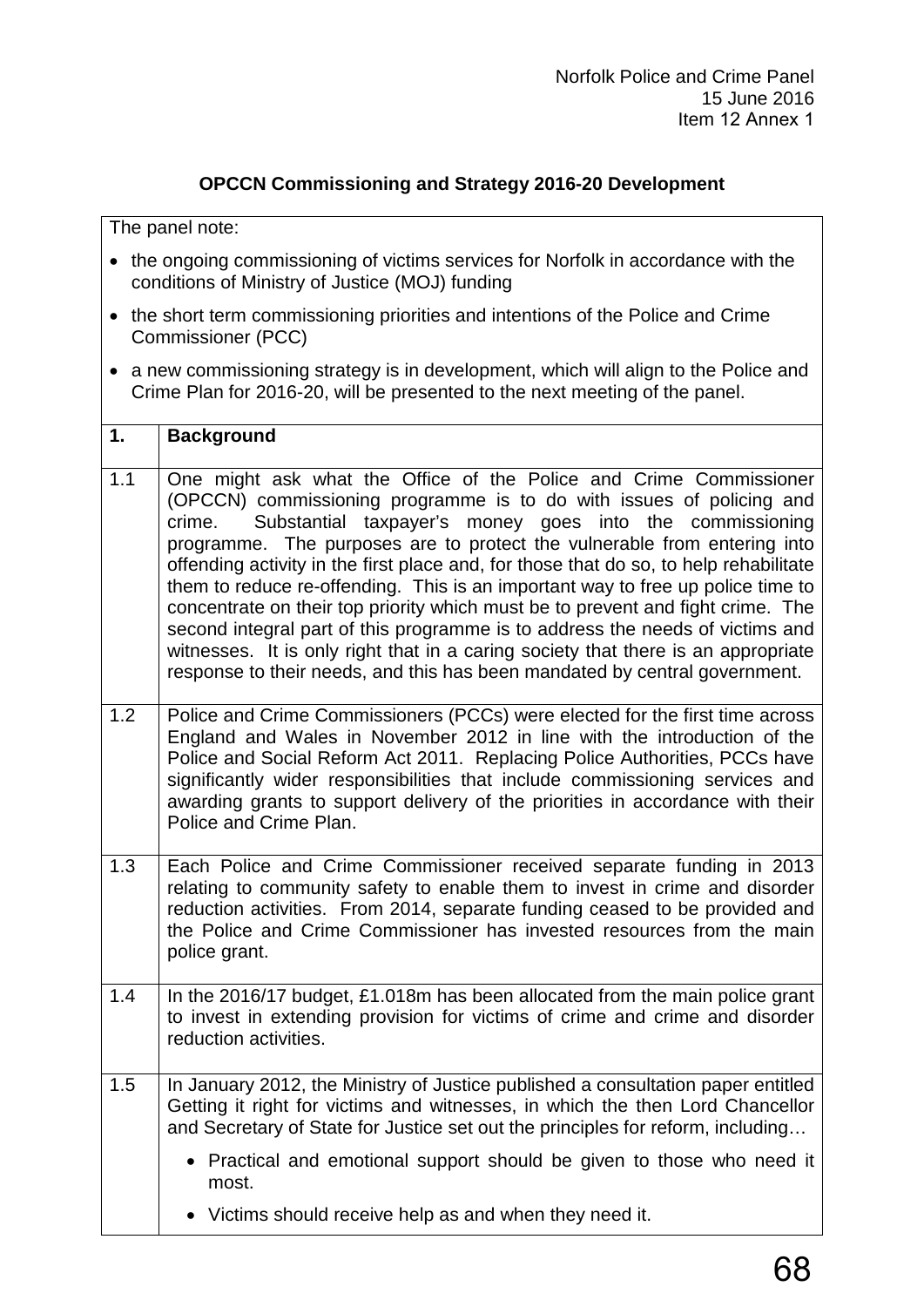|     | • Services should meet the different needs of communities across the<br>country.                                                                                                                                                                                                                                                                                                                                                                                                                                                                                                                                    |
|-----|---------------------------------------------------------------------------------------------------------------------------------------------------------------------------------------------------------------------------------------------------------------------------------------------------------------------------------------------------------------------------------------------------------------------------------------------------------------------------------------------------------------------------------------------------------------------------------------------------------------------|
|     | • Offenders should make reparation for the impact of their crimes.                                                                                                                                                                                                                                                                                                                                                                                                                                                                                                                                                  |
|     | • The prioritisation of support for victims of serious crime, the persistently<br>targeted and the most vulnerable.                                                                                                                                                                                                                                                                                                                                                                                                                                                                                                 |
|     | • The need for a Victim's Code.                                                                                                                                                                                                                                                                                                                                                                                                                                                                                                                                                                                     |
|     | • The commissioning of services at a local level by PCCs to ensure they<br>reflect and are responsive to local needs.                                                                                                                                                                                                                                                                                                                                                                                                                                                                                               |
| 1.6 | By virtue of Section 56 of the Domestic Violence, Crime and Victims Act 2004<br>and the Anti-Social Behaviour Crime and Policing Act 2014, PCCs became<br>responsible in 2014 and 2015 respectively for the commissioning of the<br>specialist and non-specialist services for victims of crime in their force area.<br>This replaced the previous model where the majority of services for victims<br>were provided at a national level by government.                                                                                                                                                             |
| 1.7 | Victim's entitlements to services are set out by EU Directive 2012/29/EU,<br>which establishes minimum standards on the rights, support and protection of<br>victims of crime, and The Victim's Code of Practice (VCOP). VCOP is part of<br>the wider Government Strategy to transform the criminal justice system by<br>putting victims first, making the system more responsive and easier to<br>navigate. The PCC is listed in VCOP as an organisation that has to provide<br>services (in conjunction with the grant conditions for funding from the Ministry<br>of Justice) to meet the following entitlements |
|     | An enhanced service if you are a victim of serious crime, a persistently<br>$\bullet$<br>targeted victim, or a vulnerable or intimidated victim.                                                                                                                                                                                                                                                                                                                                                                                                                                                                    |
|     | A needs assessment to help work out what support you need.                                                                                                                                                                                                                                                                                                                                                                                                                                                                                                                                                          |
|     | Be referred to organisations supporting victims of crime.<br>$\bullet$                                                                                                                                                                                                                                                                                                                                                                                                                                                                                                                                              |
|     | Receive information about restorative justice and how you can take part.                                                                                                                                                                                                                                                                                                                                                                                                                                                                                                                                            |
|     | • Make a complaint if you do not receive the information and services you<br>are entitled to, and to receive a full response from the relevant service<br>provider.                                                                                                                                                                                                                                                                                                                                                                                                                                                 |
| 1.8 | To support the transition to the new commissioning landscape for victim's<br>services, the MOJ published a new commissioning framework in May 2013,<br>which has informed the development of OPCCN commissioning policy and<br>practice.                                                                                                                                                                                                                                                                                                                                                                            |
| 1.9 | To commission victim's services, the PCC is grant funded by the Ministry of<br>Justice (MOJ) and for 2016/17 the total grant is £1,037,415 for the purposes<br>of                                                                                                                                                                                                                                                                                                                                                                                                                                                   |
|     | Emotional and practical support for victims of crime.<br>$\bullet$                                                                                                                                                                                                                                                                                                                                                                                                                                                                                                                                                  |
|     | Emotional and practical support services for family members.                                                                                                                                                                                                                                                                                                                                                                                                                                                                                                                                                        |
|     | Emotional and practical support service for victims of sexual violence,<br>$\bullet$<br>victims of domestic abuse and victims of child sexual abuse.                                                                                                                                                                                                                                                                                                                                                                                                                                                                |
|     | Building the capacity and capability of providers of services for victims of<br>$\bullet$<br>crime.                                                                                                                                                                                                                                                                                                                                                                                                                                                                                                                 |
|     | Covering any associated costs that arise in the process of commissioning                                                                                                                                                                                                                                                                                                                                                                                                                                                                                                                                            |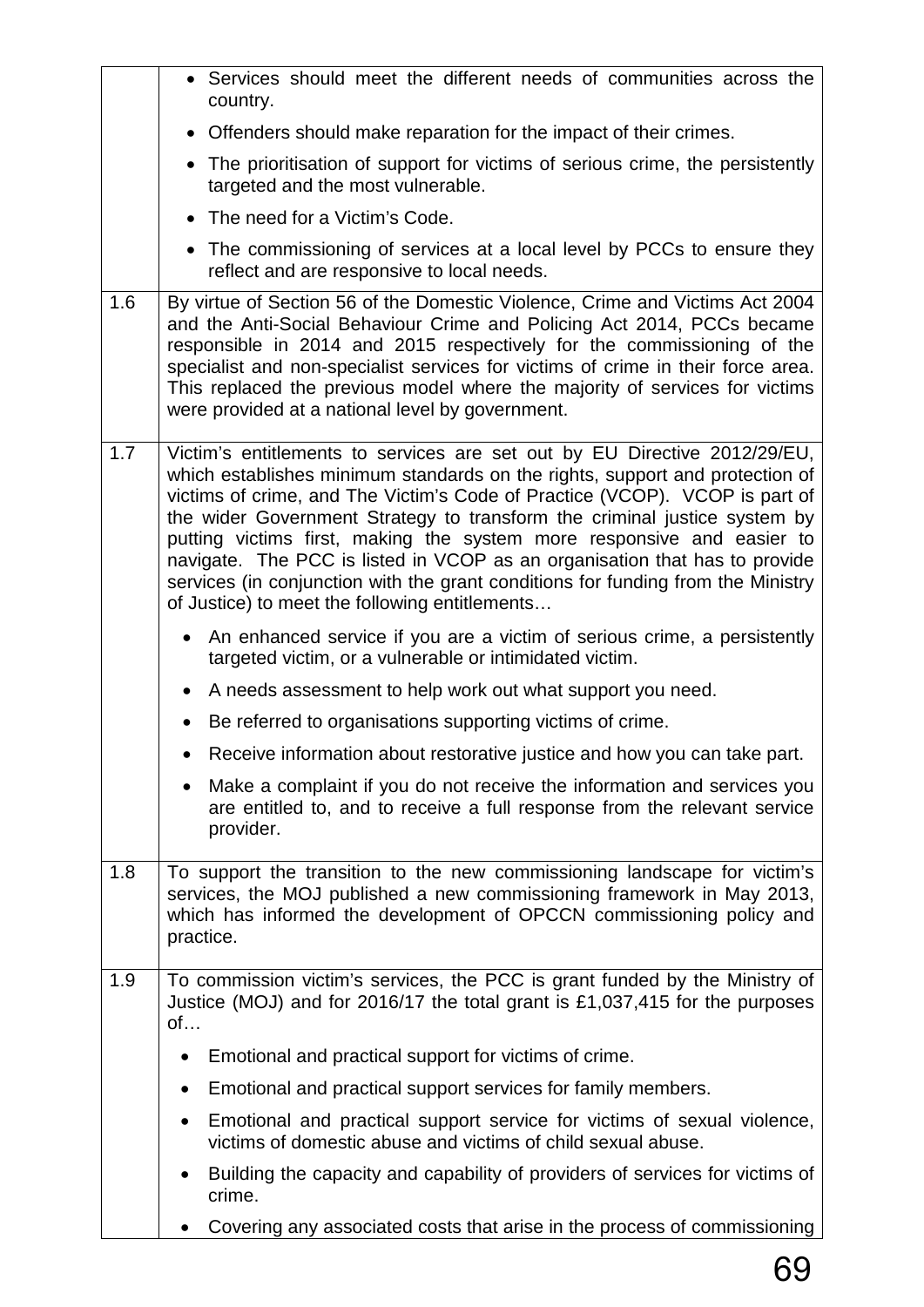|      | or provision of victim's services.                                                                                                                                                                                                                                                                                                                                                                                                                                                                                                                                                                                                                                                                                                                                                                                                                                                                                                                                                                                                                                                                                                                                                                                                                                                                                               |
|------|----------------------------------------------------------------------------------------------------------------------------------------------------------------------------------------------------------------------------------------------------------------------------------------------------------------------------------------------------------------------------------------------------------------------------------------------------------------------------------------------------------------------------------------------------------------------------------------------------------------------------------------------------------------------------------------------------------------------------------------------------------------------------------------------------------------------------------------------------------------------------------------------------------------------------------------------------------------------------------------------------------------------------------------------------------------------------------------------------------------------------------------------------------------------------------------------------------------------------------------------------------------------------------------------------------------------------------|
|      | The OPCCN is required via bi-annual reporting to demonstrate compliance<br>with the grant agreement and subsequently the EU Directive 2012/29/EU.                                                                                                                                                                                                                                                                                                                                                                                                                                                                                                                                                                                                                                                                                                                                                                                                                                                                                                                                                                                                                                                                                                                                                                                |
| 1.10 | Victim's services commissioning and the awarding of grants to support the<br>delivery of the Police and Crime Plan for Norfolk are managed by the Policy,<br>Partnerships and Commissioning function of the OPCCN and carried out<br>within the framework set by the OPCCN's commissioning strategy.                                                                                                                                                                                                                                                                                                                                                                                                                                                                                                                                                                                                                                                                                                                                                                                                                                                                                                                                                                                                                             |
| 1.11 | The definition of commissioning adopted by the OPCCN is "deciding how to<br>use the total resources available in order to achieve agreed outcomes in the<br>most efficient, effective and sustainable way. This includes                                                                                                                                                                                                                                                                                                                                                                                                                                                                                                                                                                                                                                                                                                                                                                                                                                                                                                                                                                                                                                                                                                         |
|      | • Measuring the success of our commissioning by improved outcomes for<br>our local communities.<br>• Following a plan, do and review cycle using SMART (specific,<br>measurable, achievable, realistic and time bound) targets.<br>• Understanding the needs of our communities by ensuring that we engage<br>with the full range of partners and stakeholders.<br>• Consulting potential provider organisations, including those from the third<br>sector and local experts, well in advance of commissioning new services<br>and working with them to set priority outcomes for that service.<br>• Putting outcomes for users at the heart of the strategic commissioning<br>process.<br>• Commissioning in partnership to achieve shared priority outcomes.<br>• Maximising the use of external funding streams.<br>Mapping the fullest practical range of providers with a view to<br>understanding the contribution they could make to deliver those<br>outcomes.<br>• Ensuring processes are fair and transparent.<br>• Facilitating long-term contracts and risk sharing, wherever appropriate,<br>as ways of achieving efficiency and effectiveness.<br>• Seeking feedback from service users, communities and providers in<br>order to review the effectiveness of the commissioning process in<br>meeting local needs. |
| 1.12 | Between 2012 and 2016, the PCC for Norfolk commissioned services across<br>first<br>four<br>priority<br>themes (the<br>two<br>being<br>victim's<br>core<br>services<br>commissioning)<br>Victims and witnesses.<br>Domestic abuse and sexual violence.<br>Mental health, drugs and alcohol.                                                                                                                                                                                                                                                                                                                                                                                                                                                                                                                                                                                                                                                                                                                                                                                                                                                                                                                                                                                                                                      |
|      | Rehabilitations of offenders.                                                                                                                                                                                                                                                                                                                                                                                                                                                                                                                                                                                                                                                                                                                                                                                                                                                                                                                                                                                                                                                                                                                                                                                                                                                                                                    |
| 1.13 | The majority of the grants and contracts for victim's services that the OPCCN<br>has in place are multi-year and continue into the term of office of the new<br>PCC. These include (but not exclusively) the following services                                                                                                                                                                                                                                                                                                                                                                                                                                                                                                                                                                                                                                                                                                                                                                                                                                                                                                                                                                                                                                                                                                  |
|      | Victim's Assessment, Referral and Support Service (MOJ Funded, VCOP<br>Requirement) - £360k per annum – grant agreement until 31 March 2018.                                                                                                                                                                                                                                                                                                                                                                                                                                                                                                                                                                                                                                                                                                                                                                                                                                                                                                                                                                                                                                                                                                                                                                                     |
|      | Independent Domestic Abuse Advocacy Service - £360k per annum -                                                                                                                                                                                                                                                                                                                                                                                                                                                                                                                                                                                                                                                                                                                                                                                                                                                                                                                                                                                                                                                                                                                                                                                                                                                                  |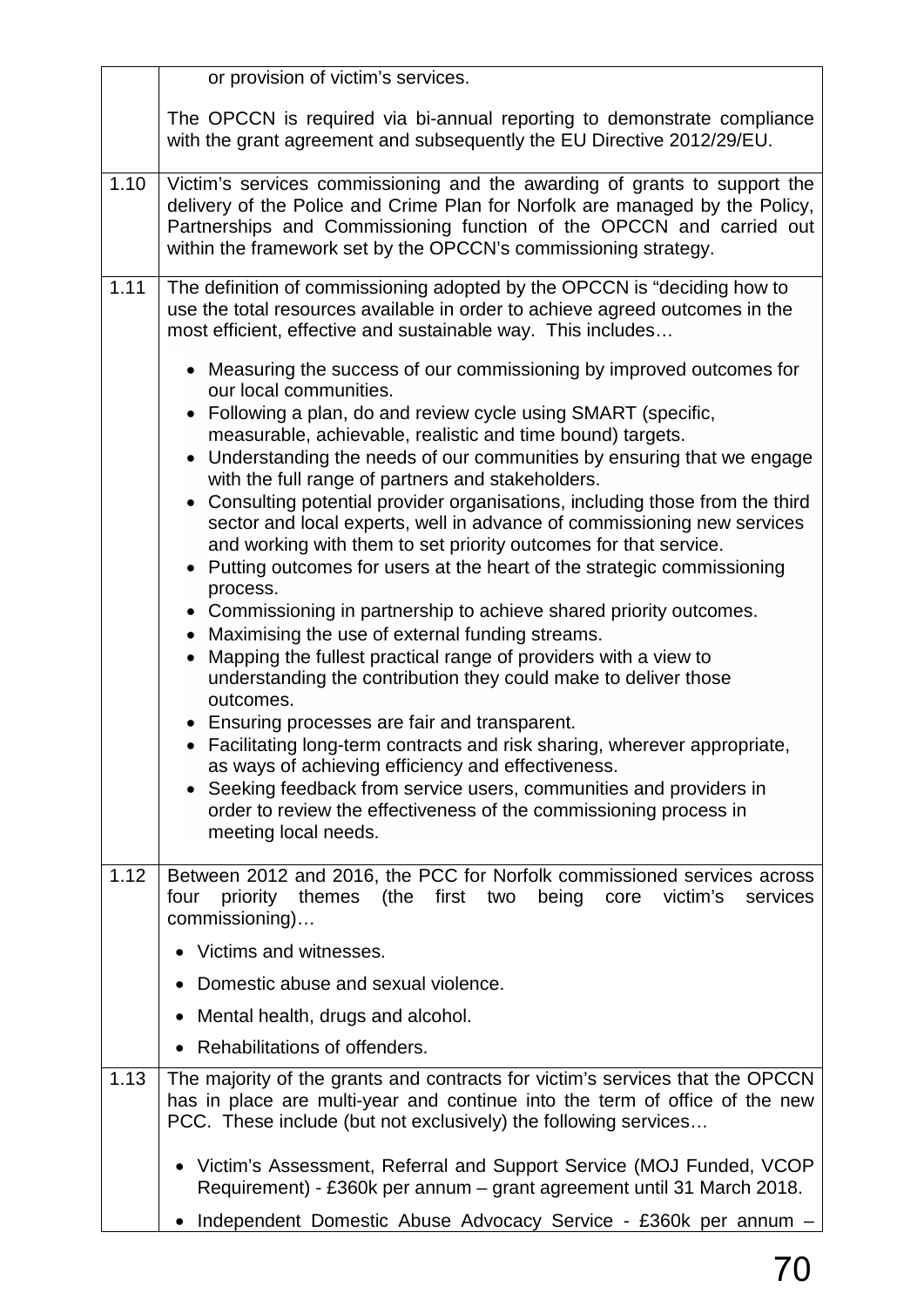|     | contract until 31 March 2018 - (MOJ Funded).                                                                                                                                                                                                                                                                                                                                                 |
|-----|----------------------------------------------------------------------------------------------------------------------------------------------------------------------------------------------------------------------------------------------------------------------------------------------------------------------------------------------------------------------------------------------|
|     | • Norfolk Youth Offending Team - £114k per annum – grant agreement until<br>2018.                                                                                                                                                                                                                                                                                                            |
|     | • Support for Survivors of Sexual Abuse - Sue Lambert Trust - £75k per<br>annum - grant agreement until 31 March 2018 (MOJ Funded).                                                                                                                                                                                                                                                          |
| 2.  | 2016/17 Commissioning Budget and Short Term Intentions                                                                                                                                                                                                                                                                                                                                       |
| 2.1 | The OPCCN is now in the process of reviewing and revising its commissioning<br>strategy for 2016-2020, which must align to and support the delivery of the<br>new police and crime plan. The former will be in development over the next<br>three months, the new strategy will not be available until late summer/early<br>autumn. However, two dominant themes of the new strategy will be |
|     | • Victims and Vulnerability – reducing vulnerability to victimisation and<br>supporting victims to cope and recover.                                                                                                                                                                                                                                                                         |
|     | • Prevention and Rehabilitation – with a focus on root cause.                                                                                                                                                                                                                                                                                                                                |
|     | Early intervention will be at the heart of the new commissioning strategy along<br>with a focus on reducing police demand.                                                                                                                                                                                                                                                                   |
| 2.2 | Based on existing and newly emerging knowledge of need and to ensure<br>there is continuation of service where grants are coming to an end, a number<br>of short term priorities and commissioning intentions have been identified as<br>follows                                                                                                                                             |
|     | Re-commissioning of Norfolk's Restorative Justice Service (in partnership<br>$\bullet$<br>with the Office of the Police and Crime Commissioner for Suffolk). (MOJ<br>Funded, VCOP requirement).                                                                                                                                                                                              |
|     | Safe and Secure Services – practical support for vulnerable victims of<br>crime.                                                                                                                                                                                                                                                                                                             |
|     | First response service for victims of domestic abuse.                                                                                                                                                                                                                                                                                                                                        |
|     | Increase domestic abuse support in West and North Norfolk - subject to<br>findings of the OPCCN Domestic Abuse Needs Assessment.                                                                                                                                                                                                                                                             |
|     | Child Sexual Abuse Services - additional services.                                                                                                                                                                                                                                                                                                                                           |
|     | Cyber-crime victims support services.                                                                                                                                                                                                                                                                                                                                                        |
|     | Early Intervention/Community Response Fund.                                                                                                                                                                                                                                                                                                                                                  |
|     | Business strategy.                                                                                                                                                                                                                                                                                                                                                                           |
|     | Rural crime strategy.                                                                                                                                                                                                                                                                                                                                                                        |
|     | Sector based employment academy for people with criminal convictions.                                                                                                                                                                                                                                                                                                                        |